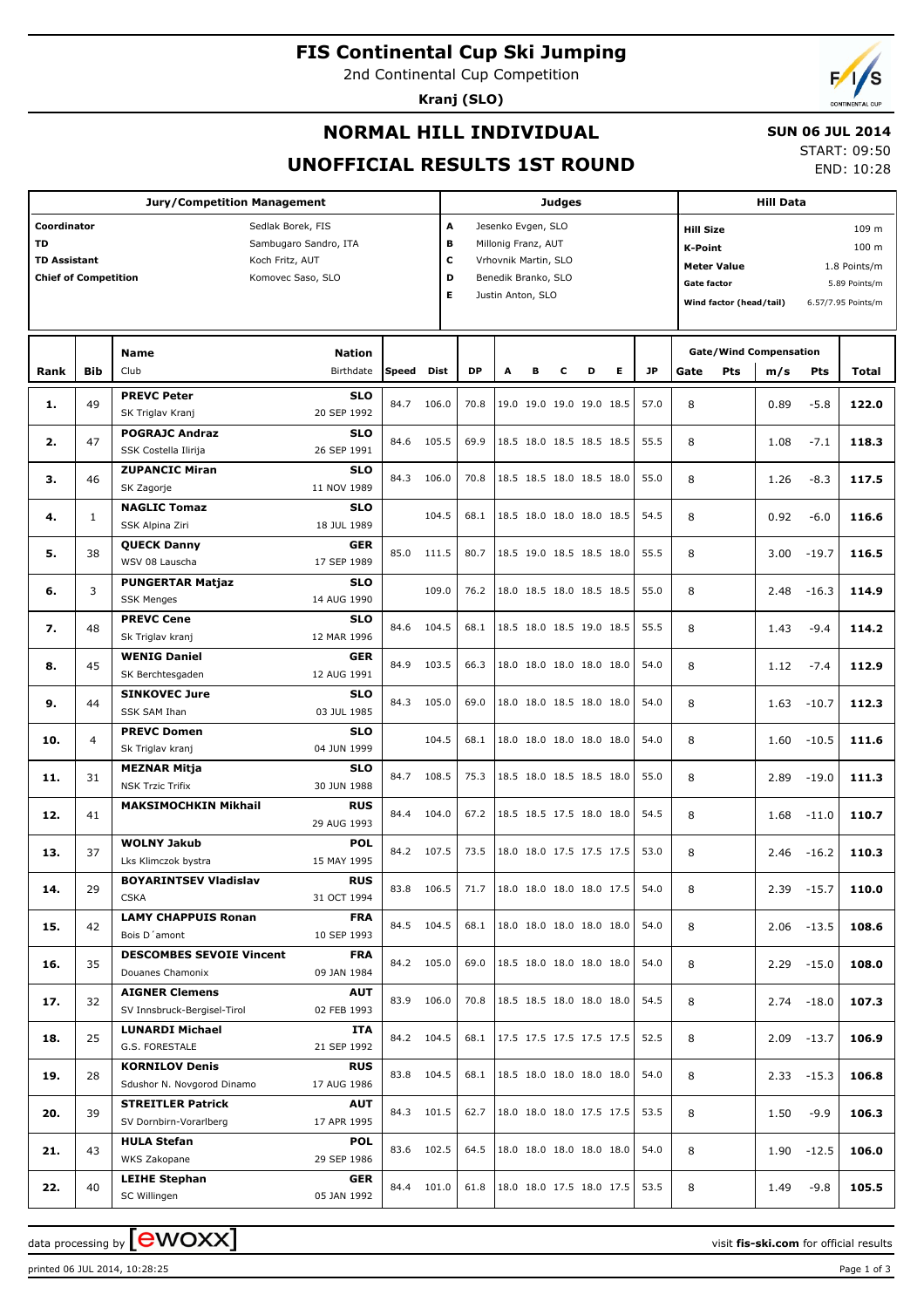# **FIS Continental Cup Ski Jumping**

2nd Continental Cup Competition

**Kranj (SLO)**



## **NORMAL HILL INDIVIDUAL**

### **SUN 06 JUL 2014**

## **UNOFFICIAL RESULTS 1ST ROUND**

START: 09:50 END: 10:28

|      |                |                                                                     |      |            |           |   |   |   |                          |                          |           | <b>Gate/Wind Compensation</b> |      |               |       |
|------|----------------|---------------------------------------------------------------------|------|------------|-----------|---|---|---|--------------------------|--------------------------|-----------|-------------------------------|------|---------------|-------|
|      | <b>Bib</b>     | <b>Name</b><br><b>Nation</b><br>Birthdate<br>Club                   |      | Speed Dist | <b>DP</b> | A | в | c | D                        | Е                        | <b>JP</b> | <b>Pts</b><br>Gate            |      | <b>Pts</b>    | Total |
| Rank |                |                                                                     |      |            |           |   |   |   |                          |                          |           |                               | m/s  |               |       |
| 23.  | 30             | <b>GRIGOLI Marco</b><br><b>SUI</b>                                  | 84.3 | 104.5      | 68.1      |   |   |   | 18.0 18.0 18.0 18.0 17.5 |                          | 54.0      | 8                             | 2.54 | $-16.7$       | 105.4 |
|      |                | 27 APR 1991<br>Alpina St. Moritz                                    |      |            |           |   |   |   |                          |                          |           |                               |      |               |       |
| 24.  | 34             | <b>POL</b><br><b>KLUSEK Bartlomiej</b>                              | 83.9 | 103.5      | 66.3      |   |   |   | 18.0 17.5 18.0 18.0 17.5 |                          | 53.5      | 8                             | 2.24 | $-14.7$       | 105.1 |
|      |                | 15 JAN 1993<br>LKS Klmczok Bystra                                   |      |            |           |   |   |   |                          |                          |           |                               |      |               |       |
| 25.  | 5              | <b>JUSTIN Rok</b><br><b>SLO</b>                                     |      | 102.5      | 64.5      |   |   |   | 18.0 18.0 18.0 18.0 18.0 |                          | 54.0      | 8                             | 2.10 | $-13.8$       | 104.7 |
|      |                | SSD Stol Zirovnica<br>06 APR 1993                                   |      |            |           |   |   |   |                          |                          |           |                               |      |               |       |
| 25.  | $\overline{2}$ | <b>HVALA Jaka</b><br><b>SLO</b>                                     |      | 102.0      | 63.6      |   |   |   | 18.0 18.0 18.0 18.0 18.0 |                          | 54.0      | 8                             | 1.96 | $-12.9$       | 104.7 |
|      |                | Ssk Ponikve<br>15 JUL 1993                                          |      |            |           |   |   |   |                          |                          |           |                               |      |               |       |
| 27.  | 33             | <b>ZNISZCZOL Aleksander</b><br><b>POL</b>                           | 84.0 | 104.0      | 67.2      |   |   |   | 18.0 18.0 18.0 18.0 18.0 |                          | 54.0      | 8                             | 2.71 | $-17.8$       | 103.4 |
|      |                | 08 MAR 1994<br>KS Wisla Ustronianka                                 |      |            |           |   |   |   |                          |                          |           |                               |      |               |       |
| 28.  | 24             | <b>EGGENHOFER Markus</b><br><b>AUT</b>                              | 84.6 | 100.5      | 60.9      |   |   |   | 17.5 17.0 17.0 17.5 17.5 |                          | 52.0      | 8                             | 1.66 | $-10.9$       | 102.0 |
|      |                | SC Bischofshofen<br>11 DEC 1987                                     |      |            |           |   |   |   |                          |                          |           |                               |      |               |       |
| 29.  | 16             | <b>ALEXANDER Nicholas</b><br><b>USA</b>                             | 83.8 | 102.5      | 64.5      |   |   |   | 17.5 17.5 17.5 17.5 17.5 |                          | 52.5      | 8                             | 2.32 | $-15.2$       | 101.8 |
|      |                | 24 AUG 1988<br>Lebanon Outing Club                                  |      |            |           |   |   |   |                          |                          |           |                               |      |               |       |
| 30.  | 11             | <b>TOROK Eduard</b><br><b>ROU</b>                                   | 84.1 | 104.0      | 67.2      |   |   |   | 18.0 17.5 18.0 17.5 17.5 |                          | 53.0      | 8                             | 2.88 | $-18.9$       | 101.3 |
|      |                | CSS Dinamo Rasnov<br>02 MAY 1997                                    |      |            |           |   |   |   |                          |                          |           |                               |      |               |       |
| 31.  | 23             | <b>HOFER Thomas</b><br><b>AUT</b>                                   | 85.1 | 98.5       | 57.3      |   |   |   | 17.5 17.5 17.5 17.5 17.0 |                          | 52.5      | 8                             | 1.42 | $-9.3$        | 100.5 |
|      |                | 28 JAN 1996<br>SV Innsbruck-Bergisel-Tirol                          |      |            |           |   |   |   |                          |                          |           |                               |      |               |       |
| 32.  | 20             | <b>PITEA Sorin Iulian</b><br><b>ROU</b>                             | 84.0 | 100.0      | 60.0      |   |   |   | 18.0 17.5 17.5 18.0 17.5 |                          | 53.0      | 8                             | 2.23 | $-14.7$       | 98.3  |
|      |                | 09 JUL 1997<br>CSS Dinamo Rasnov                                    |      |            |           |   |   |   |                          |                          |           |                               |      |               |       |
| 33.  | 15             | <b>RHOADS William</b><br><b>USA</b>                                 | 83.9 | 102.0      | 63.6      |   |   |   | 17.5 17.0 17.5 17.5 17.5 |                          | 52.5      | 8                             | 2.80 | $-18.4$       | 97.7  |
|      |                | <b>UOP Sports Clubs</b><br>08 JUN 1995                              |      |            |           |   |   |   |                          |                          |           |                               |      |               |       |
| 34.  | 36             | <b>SEMENIC Anze</b><br><b>SLO</b>                                   | 83.8 | 100.5      | 60.9      |   |   |   | 18.0 17.5 17.5 18.0 17.5 |                          | 53.0      | 6                             | 2.53 | $-16.6$       | 97.3  |
|      |                | 01 AUG 1993<br><b>NSK Trzic Trifix</b>                              |      |            |           |   |   |   |                          |                          |           |                               |      |               |       |
| 35.  | 19             | <b>ROWLEY Matthew</b><br><b>CAN</b>                                 | 84.3 | 96.5       | 53.7      |   |   |   | 17.0 16.5 16.5 17.0 17.0 |                          | 50.5      | 8                             | 1.23 | $-8.1$        | 96.1  |
|      |                | 04 JUN 1993<br>Altius Nordic Ski Club                               |      |            |           |   |   |   |                          |                          |           |                               |      |               |       |
| 36.  | 26             | <b>MURANKA Klemens</b><br><b>POL</b>                                | 83.3 | 99.0       | 58.2      |   |   |   | 17.5 17.0 17.0 17.5 17.5 |                          | 52.0      | 8                             | 2.47 | $-16.2$       | 94.0  |
|      |                | 31 AUG 1994<br>TS Wisla Zakopane                                    |      |            |           |   |   |   |                          |                          |           |                               |      |               |       |
| 37.  | 21             | <b>MAYLAENDER Dominik</b><br><b>GER</b>                             | 84.3 | 96.5       | 53.7      |   |   |   | 17.5 17.0 17.0 17.0 17.0 |                          | 51.0      | 8                             | 1.71 | $-11.2$       | 93.5  |
|      |                | SC Degenfeld<br>20 MAR 1995                                         |      |            |           |   |   |   |                          |                          |           |                               |      |               |       |
| 38.  | 13             | <b>POL</b><br><b>MIETUS Grzegorz</b>                                | 83.9 | 97.0       | 54.6      |   |   |   | 17.0 16.5 17.0 17.5 17.0 |                          | 51.0      | 8                             | 2.15 | $-14.1$       | 91.5  |
|      |                | AZS ZAKOPANE<br>20 FEB 1993                                         |      |            |           |   |   |   |                          |                          |           |                               |      |               |       |
| 39.  | 17             | <b>PASCHKE Pius</b><br><b>GER</b><br>20 MAY 1990                    | 84.0 | 96.5       | 53.7      |   |   |   | 17.0 16.5 16.5 17.5 17.0 |                          | 50.5      | 8                             | 2.01 | $-13.2$       | 91.0  |
|      |                | WSV Kiefersfelden                                                   |      |            |           |   |   |   |                          |                          |           |                               |      |               |       |
| 40.  | 27             | <b>GER</b><br><b>DREHER Michael</b><br>Sc Oberstdorf<br>30 JAN 1993 | 83.9 | 98.0       | 56.4      |   |   |   | 17.0 16.5 17.0 17.0 16.5 |                          | 50.5      | 8                             |      | $2.47 - 16.2$ | 90.7  |
|      |                |                                                                     |      |            |           |   |   |   |                          |                          |           |                               |      |               |       |
| 41.  | 22             | <b>KARLEN Gabriel</b><br>SUI<br>Gstaad<br>10 MAR 1994               | 83.4 | 92.5       | 46.5      |   |   |   | 16.5 16.5 16.0 17.0 16.0 |                          | 49.0      | 8                             | 0.85 | $-5.6$        | 89.9  |
|      |                | <b>ZAUNER David</b><br><b>AUT</b>                                   |      |            |           |   |   |   |                          |                          |           |                               |      |               |       |
| 42.  | 9              | WSV Eisenerz-Steiermark<br>09 APR 1985                              | 84.1 | 92.0       | 45.6      |   |   |   | 17.0 16.5 16.0 17.0 16.5 |                          | 50.0      | 8                             | 1.20 | $-7.9$        | 87.7  |
|      |                | <b>KOCH Bjoern</b><br><b>AUT</b>                                    |      |            |           |   |   |   |                          |                          |           |                               |      |               |       |
| 43.  | 6              | HSV Absam-Bergisel<br>24 JAN 1993                                   | 83.7 | 92.5       | 46.5      |   |   |   | 16.5 16.5 16.5 16.5 16.5 |                          | 49.5      | 8                             |      | $1.63 - 10.7$ | 85.3  |
|      |                | <b>KAELIN Pascal</b><br>SUI                                         |      |            |           |   |   |   |                          |                          |           |                               |      |               |       |
| 44.  | 14             | Einsiedeln<br>11 JAN 1993                                           | 83.7 | 93.5       | 48.3      |   |   |   | 16.5 16.5 16.5 17.0 16.5 |                          | 49.5      | 8                             |      | $2.34 - 15.4$ | 82.4  |
|      |                | <b>DE CRIGNIS Alessio</b><br>ITA                                    |      |            |           |   |   |   |                          |                          |           |                               |      |               |       |
| 45.  | 12             | S.S. Ravascletto<br>18 MAY 1990                                     | 83.3 | 91.5       | 44.7      |   |   |   | 16.0 16.0 16.0 16.5 16.5 |                          | 48.5      | 8                             |      | $2.00 - 13.1$ | 80.1  |
|      |                | <b>BLEGA Stefan Valentin</b><br><b>ROU</b>                          |      |            |           |   |   |   |                          |                          |           |                               |      |               |       |
| 46.  | 10             | CSS Brasovia<br>05 SEP 1998                                         | 83.7 | 92.0       | 45.6      |   |   |   |                          | 15.5 14.5 15.0 15.0 14.0 | 44.5      | 8                             |      | $1.85 - 12.2$ | 77.9  |
|      |                | <b>MATTOON Nicholas</b><br><b>USA</b>                               |      |            |           |   |   |   |                          |                          |           |                               |      |               |       |
| 47.  | 18             | 04 AUG 1995<br>Flying Eagles ski club                               | 83.6 | 85.5       | 33.9      |   |   |   | 16.0 16.0 16.0 16.0 16.0 |                          | 48.0      | 8                             |      | $1.57 - 10.3$ | 71.6  |
|      |                | <b>MITEV Evelin</b><br><b>BUL</b>                                   |      |            |           |   |   |   |                          |                          |           |                               |      |               |       |
| 48.  | $\overline{7}$ | 05 MAY 1998<br>Sk Rilski ski skachach                               | 82.8 | 59.5       | $-12.9$   |   |   |   | 13.0 13.0 13.5 13.0 12.5 |                          | 39.0      | 8                             |      | $1.90 - 12.5$ | 13.6  |
|      |                |                                                                     |      |            |           |   |   |   |                          |                          |           |                               |      |               |       |

data processing by **CWOXX** and  $\overline{C}$  and  $\overline{C}$  and  $\overline{C}$  and  $\overline{C}$  and  $\overline{C}$  and  $\overline{C}$  and  $\overline{C}$  and  $\overline{C}$  and  $\overline{C}$  and  $\overline{C}$  and  $\overline{C}$  and  $\overline{C}$  and  $\overline{C}$  and  $\overline{C}$  and  $\overline{C}$